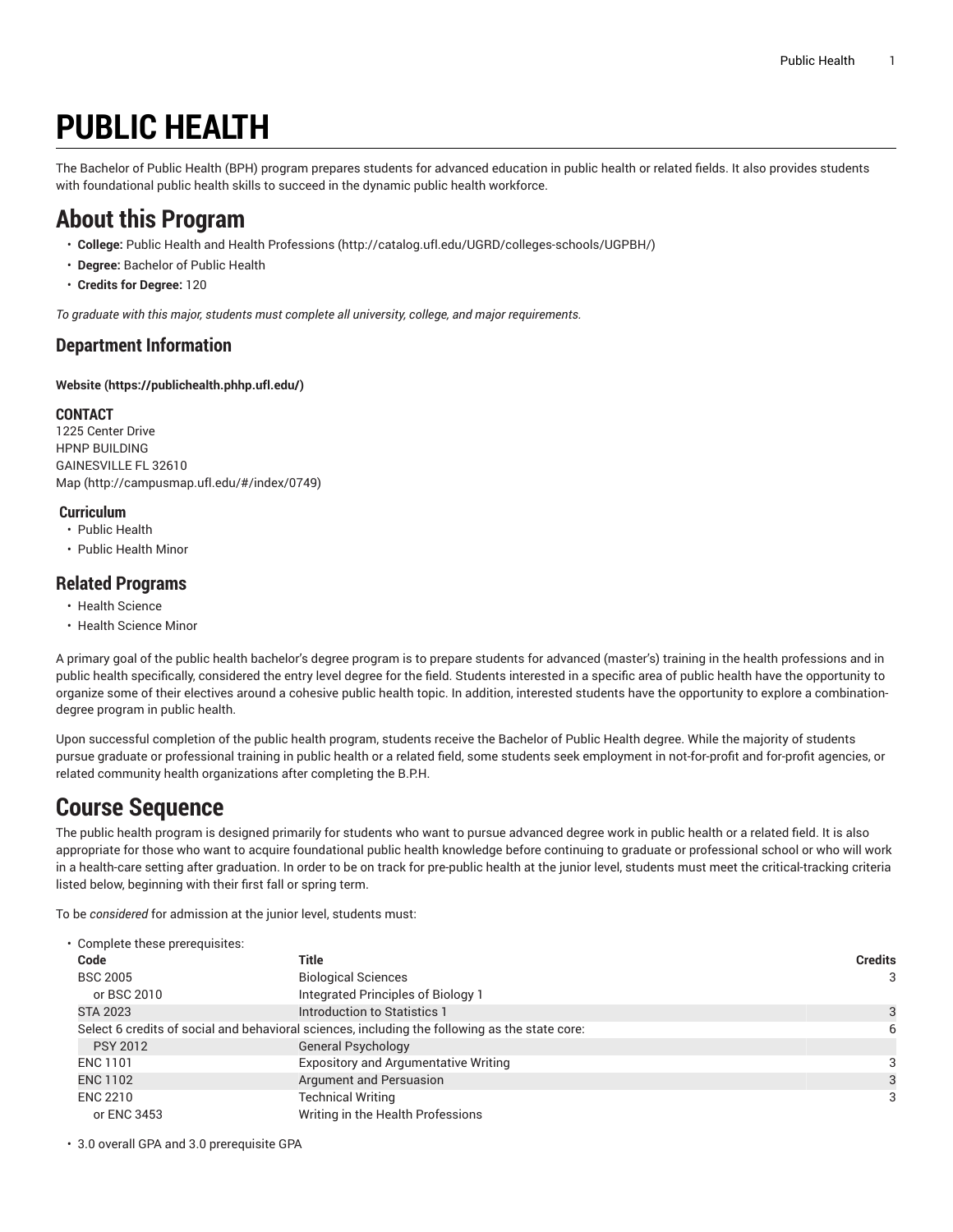- AA degree or 60 transferable college level credits
- Completion of all general education and university writing requirements
- Apply formally to the college by February 1. The college [application](https://bph.phhp.ufl.edu/resources-for-prospective-students/application/) packet [\(https://bph.phhp.ufl.edu/resources-for-prospective-students/](https://bph.phhp.ufl.edu/resources-for-prospective-students/application/) [application/](https://bph.phhp.ufl.edu/resources-for-prospective-students/application/)) is available online. Transfer students must apply separately to UF and to the college so they must submit two different applications.

Off-track UF freshmen and sophomores must speak with a college advisor before registering for the next semester and prior to applying for junior-year admission consideration.

AP, IB, or AICE credit is accepted for any prerequisite course. Students must earn a minimum of C in any BPH prerequisite course that is not satisfied by AP/IB/AICE credit. NOTE: While students can use AP/IB/AICE credit to satisfy BPH prerequisites, students should be aware that graduate/ professional programs may not accept AP/IB/AICE credits in lieu of letter grades for their respective prerequisites. Students should consult a college advisor if they need assistance or have questions about a specific course schedule.

Students must apply by February 1 for Summer B and fall admission. All prerequisites must be completed by the end of Summer.

#### **Critical Tracking**

Equivalent critical-tracking courses as determined by the State of Florida Common Course [Prerequisites](http://www.flvc.org/cpp/displayRecord.jsp?cip=510000&track=01) ([http://www.flvc.org/cpp/displayRecord.jsp?](http://www.flvc.org/cpp/displayRecord.jsp?cip=510000&track=01) [cip=510000&track=01](http://www.flvc.org/cpp/displayRecord.jsp?cip=510000&track=01)) may be used for transfer students.

### **Semester 1**

- Complete ENC 1101 or ENC 1102 with a minimum grade of C
- Complete 9 credits of general education courses, including ENC 1101 or higher, with minimum grades of C
- 2.3 cumulative GPA on work from all institutions

### **Semester 2**

- Complete STA 2023 with a minimum grade of C
- Complete PSY 2012 with a minimum grade of C
- Complete 9 additional credits of general education courses for a total of 18, and including the university writing requirement
- 2.7 cumulative GPA on work from all institutions

### **Semester 3**

- Complete BSC 2005 or BSC 2010 with minimum grade of C
- Complete Social and Behavioral Sciences (GE-S) with a minimum grade of C
- Complete 9 additional credits of general education courses for a total of 27
- 3.0 GPA required for all critical-tracking courses, based on all attempts
- 3.0 cumulative GPA on work from all institutions

### **Semester 4**

- Complete all general education courses, including IDS 1161 GE-B/P, GE-S, and all state core courses
- Complete the university writing requirement, which must include ENC 3453 or a substitution approved by a PHHP advisor
- Complete Physical or Biological Science (GE-P or B) with a minimum grade of C
- Complete 60 cumulative credits
- 3.0 critical tracking GPA and minimum grades of C on all critical-tracking courses, based on all attempts
- 3.0 cumulative GPA on work from all institutions

## **SEMESTER 5**

- Complete PHC 4101 with a minimum grade of C
- Complete PHC 4094 with a minimum grade of C
- Complete PHC 3603 with a minimum grade of C
- Complete HSC 3502 with a minimum grade of C
- Complete HSA 3111 with a minimum grade of C
- 3.0 GPA required for all critical-tracking courses, based on all attempts
- 3.0 cumulative GPA on work from all institutions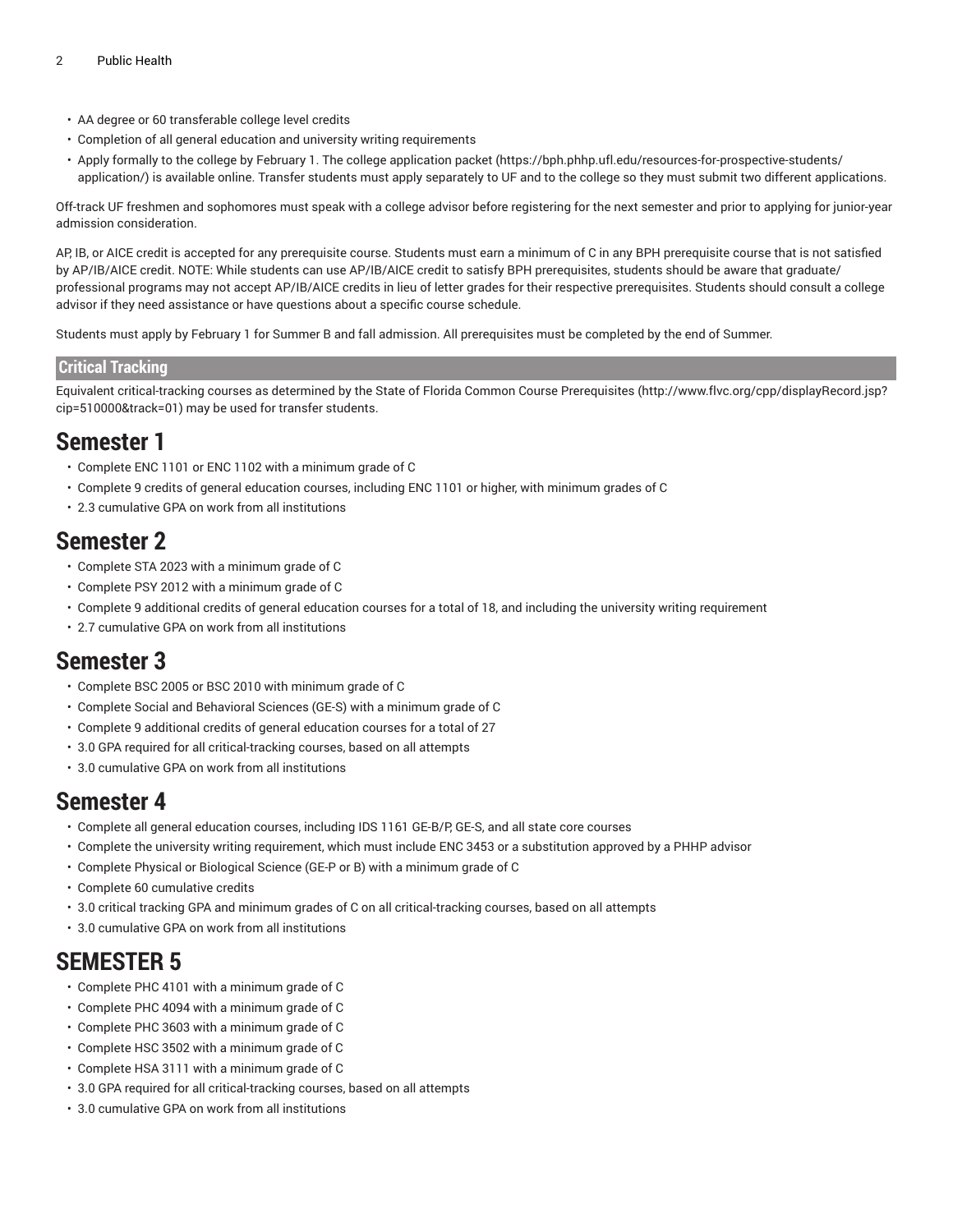# **SEMESTER 6**

- Complete HSC 4558 with a minimum grade of C
- Complete HSC 3057 with a minimum grade of C
- Complete PHC 3440 with a minimum grade of C
- Complete 1 Approved college elective with a minimum grade of C
- Complete 1 Specialty elective (3000/4000) with a minimum grade of C
- 3.0 GPA required for all critical-tracking courses, based on all attempts
- 3.0 cumulative GPA on work from all institutions

### **SEMESTER 7**

- Complete PHC 4024 with a minimum grade of C
- Complete PHC 4320 with a minimum grade of C
- Complete 2 Approved college electives with a minimum grade of C
- Complete 1 Specialty elective (3000/4000) with a minimum grade of C
- 3.0 GPA required for all critical-tracking courses, based on all attempts
- 3.0 cumulative GPA on work from all institutions

## **SEMESTER 8**

- Complete PHC 4943 with a minimum grade of C
- Complete PHC 4117 with a minimum grade of C
- Complete 1 Specialty elective (3000/4000) with a minimum grade of C
- Complete General electives (3000/4000) with a minimum grade of C
- Complete a minimum of 6 college approved electives
- Complete 60 upper division credits
- 3.0 GPA required for all critical-tracking courses, based on all attempts
- 3.0 cumulative GPA on work from all institutions

#### **Model Semester Plan**

To remain on track, students must complete the appropriate critical-tracking courses, which appear in bold. These courses must be completed by the terms as listed above in the Critical Tracking criteria.

This semester plan represents an example progression through the major. Actual courses and course order may be different depending on the student's *academic record and scheduling availability of courses. Prerequisites still apply.*

| <b>Title</b><br>Course                                                                                                |                                                                                                                         |    |  |  |
|-----------------------------------------------------------------------------------------------------------------------|-------------------------------------------------------------------------------------------------------------------------|----|--|--|
| <b>Semester One</b>                                                                                                   |                                                                                                                         |    |  |  |
| Quest 1 (Gen Ed Humanities)                                                                                           |                                                                                                                         | 3  |  |  |
| Select one:                                                                                                           |                                                                                                                         | 3  |  |  |
| <b>ENC 1101</b>                                                                                                       | Expository and Argumentative Writing (Critical Tracking; State Core Gen Ed Composition;<br><b>Writing Requirement</b> ) |    |  |  |
| Argument and Persuasion (Critical Tracking; State Core Gen Ed Composition; Writing<br><b>ENC 1102</b><br>Requirement) |                                                                                                                         |    |  |  |
| Gen Ed Biological Sciences or Physical Sciences (Critical Tracking)                                                   |                                                                                                                         | 3  |  |  |
| Gen Ed Mathematics (Critical Tracking)                                                                                |                                                                                                                         |    |  |  |
| Elective                                                                                                              |                                                                                                                         |    |  |  |
|                                                                                                                       | <b>Credits</b>                                                                                                          | 15 |  |  |
| <b>Semester Two</b>                                                                                                   |                                                                                                                         |    |  |  |
| <b>ENC 1102</b>                                                                                                       | Argument and Persuasion (Critical Tracking; Gen Ed Composition; Writing Requirement)                                    | 3  |  |  |
| <b>HSC 2000</b>                                                                                                       | Introduction to Health Professions                                                                                      |    |  |  |
| <b>PSY 2012</b>                                                                                                       | General Psychology (Critical Tracking; State Core Gen Ed Social and Behavioral Sciences)                                |    |  |  |
| <b>STA 2023</b><br>Introduction to Statistics 1 (Critical Tracking; State Core Gen Ed Mathematics)                    |                                                                                                                         |    |  |  |
|                                                                                                                       | Gen Ed Humanities with International; Writing Requirement (Critical Tracking)                                           |    |  |  |
|                                                                                                                       | <b>Credits</b>                                                                                                          | 15 |  |  |
| <b>Semester Three</b>                                                                                                 |                                                                                                                         |    |  |  |
| Quest 2 (Gen Ed Social and Behavioral Sciences)                                                                       |                                                                                                                         | 3  |  |  |
| Select one:                                                                                                           |                                                                                                                         | 3  |  |  |
| <b>BSC 2005</b>                                                                                                       | Biological Sciences (Critical Tracking; State Core Gen Ed Biological Sciences)                                          |    |  |  |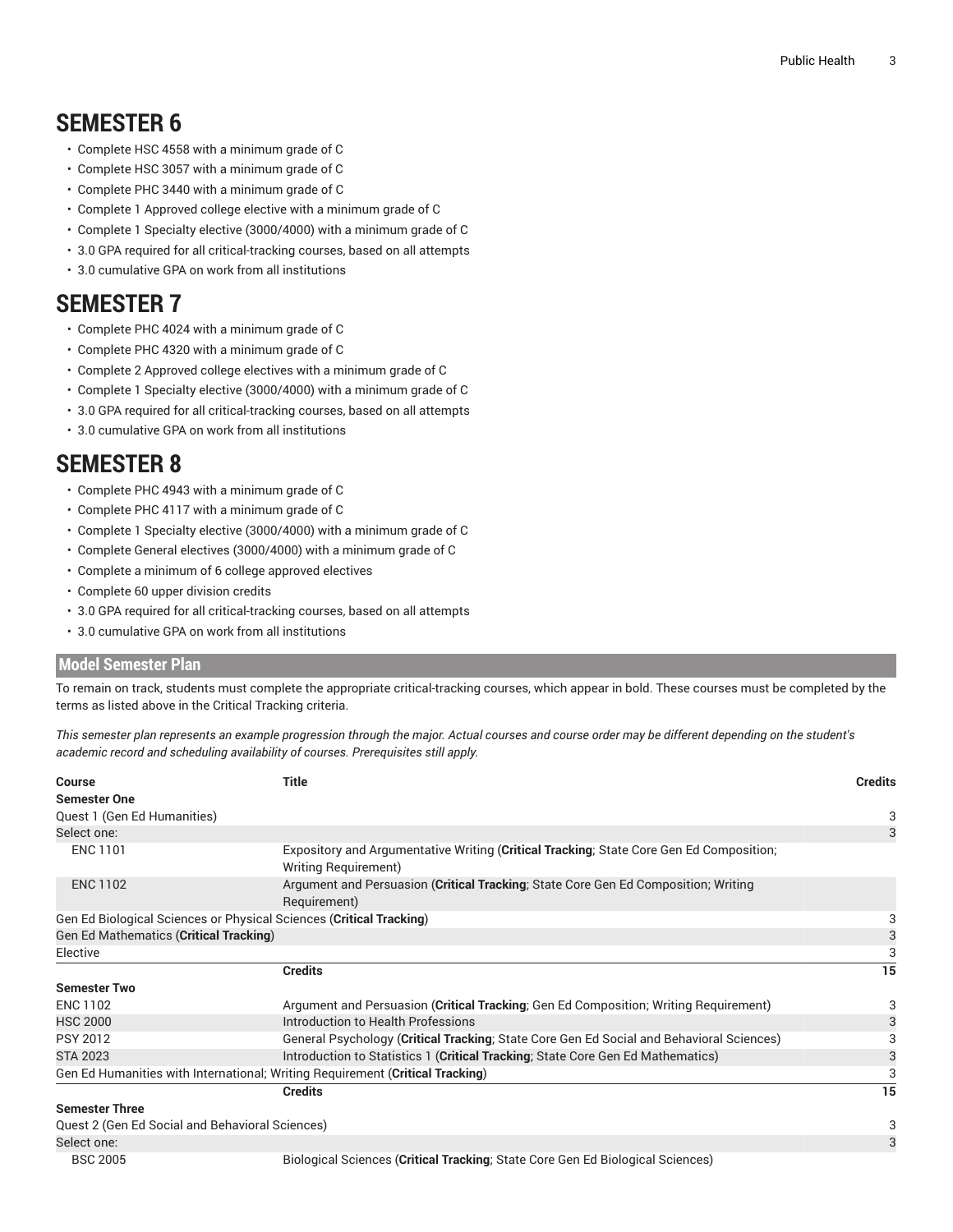| <b>BSC 2010</b>                                                         | Integrated Principles of Biology 1 (Critical Tracking; State Core Gen Ed Biological Sciences)       |                 |  |  |  |
|-------------------------------------------------------------------------|-----------------------------------------------------------------------------------------------------|-----------------|--|--|--|
| Elective (Writing Requirement)                                          |                                                                                                     |                 |  |  |  |
| <b>Electives</b>                                                        |                                                                                                     | 6               |  |  |  |
|                                                                         | <b>Credits</b>                                                                                      | 15              |  |  |  |
| <b>Semester Four</b>                                                    |                                                                                                     |                 |  |  |  |
| <b>ENC 3453</b>                                                         | Writing in the Health Professions (Critical Tracking; Writing Requirement)                          | 3               |  |  |  |
| Gen Ed Biological Sciences or Physical Sciences (Critical Tracking)     |                                                                                                     |                 |  |  |  |
| Gen Ed Social and Behavioral Sciences and Diversity (Critical Tracking) |                                                                                                     | 3               |  |  |  |
| Electives (complete writing requirement)                                |                                                                                                     | 6               |  |  |  |
|                                                                         | <b>Credits</b>                                                                                      | 15              |  |  |  |
| <b>Semester Five</b>                                                    |                                                                                                     |                 |  |  |  |
| <b>HSA 3111</b>                                                         | U.S. Health Care System (Critical Tracking)                                                         | 3               |  |  |  |
| <b>HSC 3502</b>                                                         | Survey of Diseases and Disability (Critical Tracking) <sup>1</sup>                                  | 3               |  |  |  |
| PHC 3603                                                                | Critical Issues in Public Health (Critical Tracking)                                                | 3               |  |  |  |
| <b>PHC 4094</b>                                                         | Introduction to Biostatistics for Health Science and Public Health (Critical Tracking) <sup>1</sup> | 3               |  |  |  |
| PHC 4101                                                                | Public Health Concepts (Critical Tracking) <sup>1</sup>                                             | 3               |  |  |  |
|                                                                         | <b>Credits</b>                                                                                      | $\overline{15}$ |  |  |  |
| <b>Semester Six</b>                                                     |                                                                                                     |                 |  |  |  |
| <b>HSC 3057</b>                                                         | Research Methods and Issues in Health Science (Critical Tracking)                                   | 3               |  |  |  |
| <b>HSC 4558</b>                                                         | Survey of Diseases and Disabilities 2 (Critical Tracking) <sup>1</sup>                              | 3               |  |  |  |
| <b>PHC 3440</b>                                                         | <b>Global Public Health (Critical Tracking)</b>                                                     | 3               |  |  |  |
| Approved college elective                                               |                                                                                                     | 3               |  |  |  |
| Specialty elective (3000/4000 level)                                    |                                                                                                     | 3               |  |  |  |
|                                                                         | <b>Credits</b>                                                                                      | 15              |  |  |  |
| <b>Semester Seven</b>                                                   |                                                                                                     |                 |  |  |  |
| <b>PHC 4024</b>                                                         | Applied Epidemiology (Critical Tracking)                                                            | 3               |  |  |  |
| PHC 4320                                                                | Environmental Concepts in Public Health (Critical Tracking)                                         | 3               |  |  |  |
| Approved college elective                                               |                                                                                                     | 3               |  |  |  |
| Specialty elective (3000/4000 level)                                    |                                                                                                     | 3               |  |  |  |
| Elective (3000/4000 level)                                              |                                                                                                     | 3               |  |  |  |
|                                                                         | <b>Credits</b>                                                                                      | $\overline{15}$ |  |  |  |
| <b>Semester Eight</b>                                                   |                                                                                                     |                 |  |  |  |
| <b>PHC 4117</b>                                                         | Public Health Management Leadership (Critical Tracking)                                             | 3               |  |  |  |
| <b>PHC 4943</b>                                                         | Service Learning Practicum (Critical Tracking) <sup>1</sup>                                         |                 |  |  |  |
| Specialty elective (3000/4000 level)                                    |                                                                                                     | 3               |  |  |  |
| Electives (3000/4000 level)                                             |                                                                                                     | 6               |  |  |  |
|                                                                         | <b>Credits</b>                                                                                      | 15              |  |  |  |
|                                                                         | <b>Total Credits</b>                                                                                | 120             |  |  |  |
|                                                                         |                                                                                                     |                 |  |  |  |

<sup>1</sup> Minimum grade of C required.

For semesters 5-8, students must enroll in all semesters and take all core courses in the term and order indicated.

#### **Academic Learning Compact**

Students graduating with a Bachelor of Public Health will be prepared for careers in health care systems or organizations addressing the health or more general human service needs of communities and populations. They will learn the foundational skills necessary to enter post baccalaureate academic programs in public health or complementary fields and success in the dynamic public health workforce.

### **Before Graduating Students Must**

- Earn minimum grades of C in all public health core courses.
- Pass a BPH capstone exam and service learning experience.
- Complete requirements for the post baccalaureate degree, as determined by the faculty and the university.